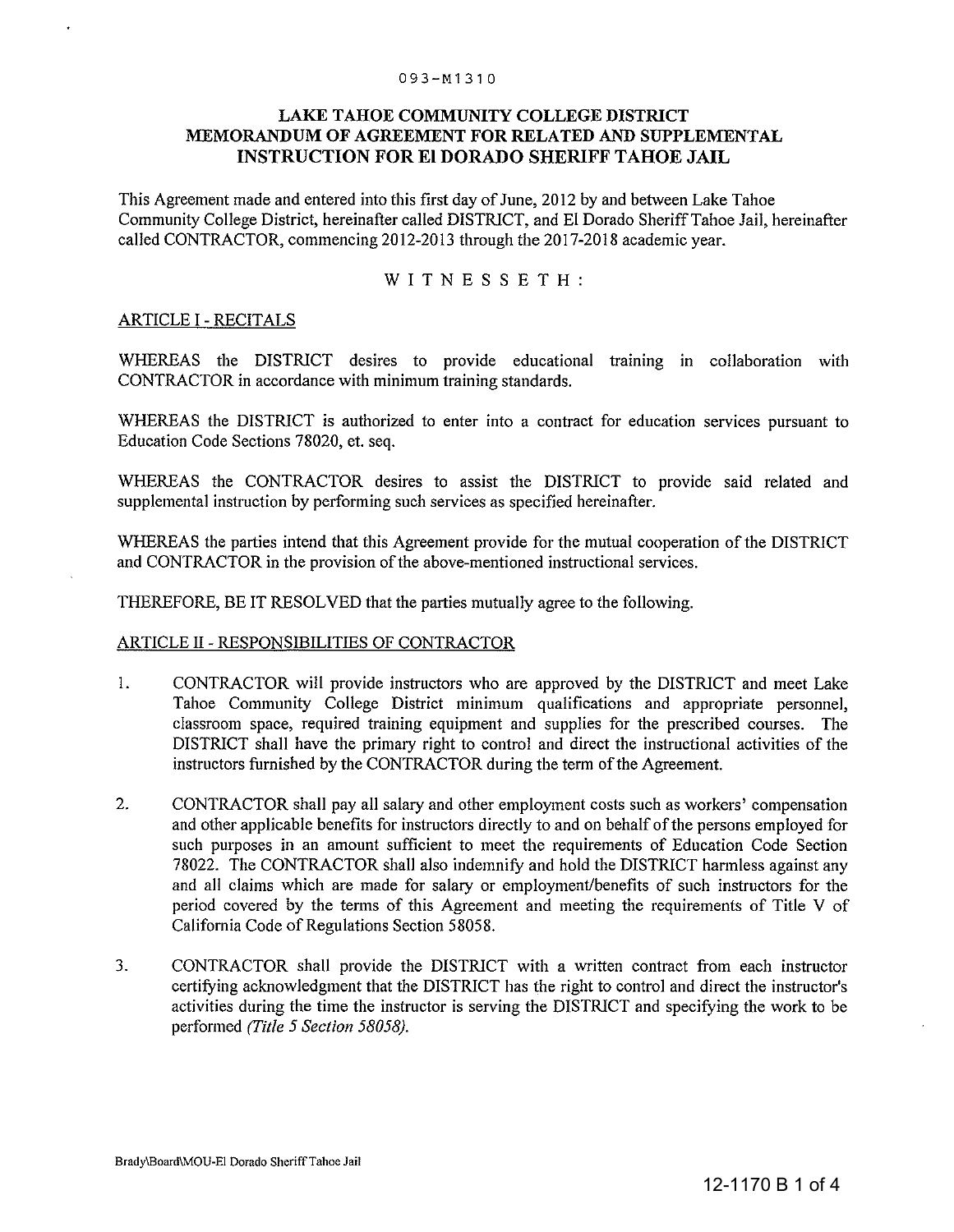- 4. CONTRACTOR will ensure that minimum standards for course content, instructional design, testing of students, and terminal performance rating be consistent with current mandates on training.
- 5. CONTRACTOR, with the DISTRICT, shall maintain procedures to ensure open enrollment in classes as required by Title V, Section 58051.5, 51006 and 58106.
- 6. CONTRACTOR shall be reimbursed by DISTRICT for costs incurred for instruction for course(s) agreed upon by the DISTRICT and CONTRACTOR as stipulated in Paragraph 9 below.
- 7. The CONTRACTOR will propose a quarterly schedule of classes to the District for approval.
- 8. CONTRACTOR will pay all enrollment fees for all students, except for students not recruited by the CONTRACTOR.
- 9. Payment will be made to the CONTRACTOR after the completion of each quarter of the calendar year and no later than eight weeks after the completion of the quarter. Payment is contingent upon submission of attendance and grade records consistent with the college's requirements and timelines. For each course, payment will be calculated as follows: the unit code of the course using the established lecture and lab rates less an amount equal to the eligible enrollment fees as stipulated in Paragraph 8 above.
- 10. In the event that the CONTRACTOR exceeds the number of hours of instruction with additional courses approved and scheduled in advance by the DISTRICT, the DISTRICT agrees to pay the CONTRACTOR as stipulated in Paragraph 9 above. The CONTRACTOR will provide instructor's pay, facility and support equipment.
- **II.** The total contract amount will be determined each quarter and agreed to by the DISTRICT and the CONTRACTOR in writing. Student contact hours in excess of the agreed amount must be agreed to in advance by the DISTRICT.
	- a. DISTRICT shall provide CONTRACTOR with a financial status of this program along with the final payment annually eight weeks after the end of the quarter.
	- b. Any future loss of state apportionment applicable to these courses will be borne by the CONTRACTOR and the DISTRICT. Upon notification by the DISTRICT to the CONTRACTOR of any such revenue losses resulting from the state reducing the apportionment funding for these courses, the CONTRACTOR shall reimburse the DISTRICT for the lost revenue up to the actual amount paid to the CONTRACTOR for those courses. In the event of a reduction, the DISTRICT may withhold future payments to recover the lost revenue.
- 12. CONTRACTOR may provide at their option food and lodging to students. The CONTRACTOR shall also indemnify and hold harmless the DISTRICT for any costs or liabilities which may arise from the provision of such services.
- 13. CONTRACTOR assumes all responsibility for access to use of specialized equipment.
- 14. CONTRACTOR will ensure all students are enrolled in said instructional classes.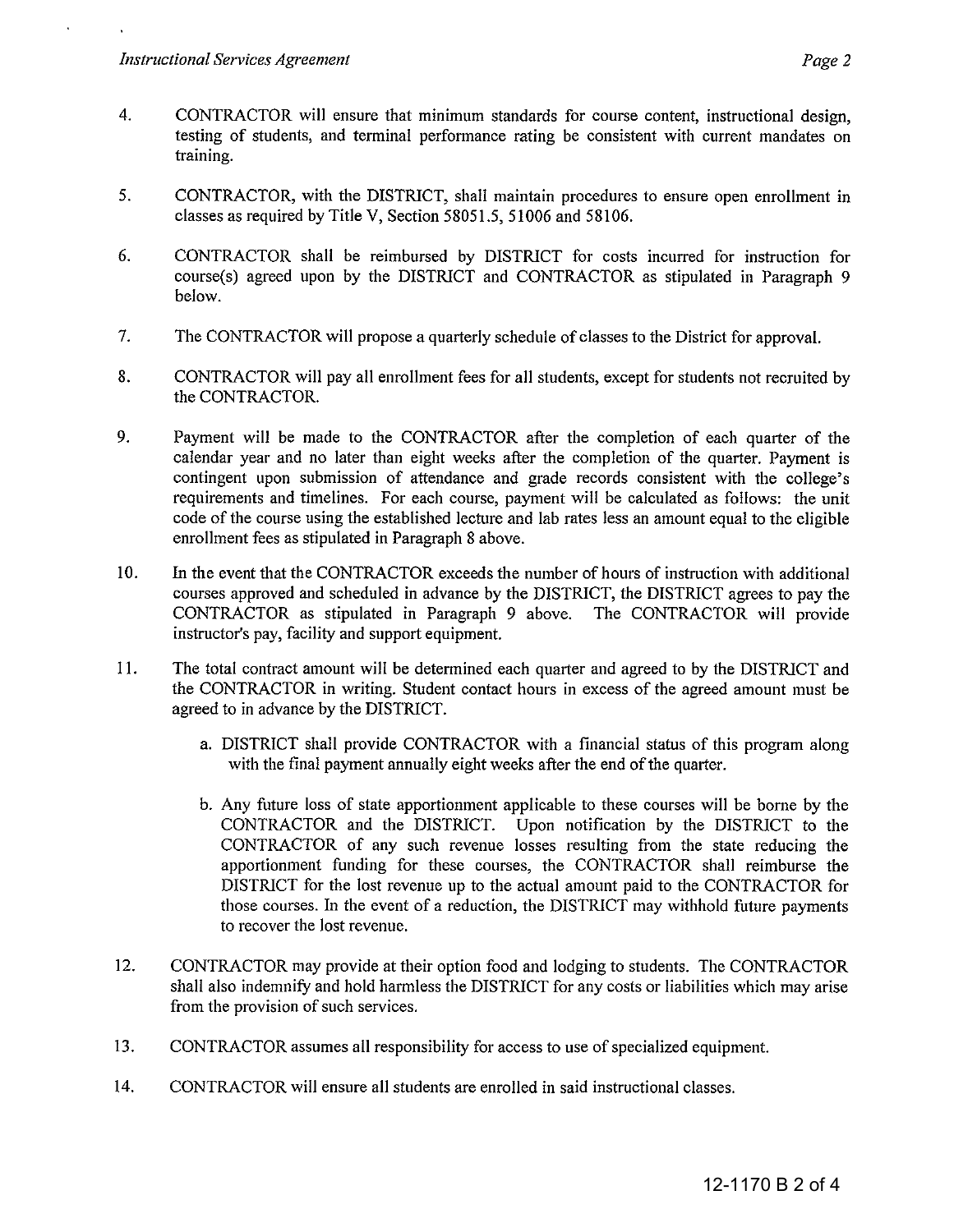15. CONTRACTOR will ensure that accommodations are **in** compliance with the Americans with Disabilities Act (ADA).

## ARTICLE III - RESPONSIBILITIES OF DISTRICT

- 1. The DISTRICT shall develop and maintain, with the CONTRACTOR, the curriculum for the training program.
- 2. DISTRICT shall, with the CONTRACTOR, maintain all academic records required in connection with the training program.
- 3. DISTRICT shall establish and maintain academic standards for student achievement in the training program and evaluate, with the CONTRACTOR, student performance in the same manner as performance is evaluated **in** courses similar **in** nature conducted by the DISTRICT.
- 4. DISTRICT shall certify completion of the training program by the students enrolled therein who complete the program **in** accordance with DISTRICT standards.
- 5. DISTRICT will make available career and academic counseling to all registered students and will grant appropriate college credit for instruction.
- 6. DISTRICT will, with CONTRACTOR, provide instructor assistance and supervision as needed.
- 7. DISTRICT will provide for advertisement, recruitment and placement of students desiring enrollment **in** an effort to achieve maximum course capacity.

# ARTICLE IV - MISCELLANEOUS

All written notices, reports and other written communications under this Agreement shall be deemed effective upon their deposits in the United States Mail, postage prepaid, and addressed as follows.

1. TO DISTRICT:

Vice President, Administrative Services Lake Tahoe Community College District One College Drive South Lake Tahoe, CA 96150-4524

2. TO CONTRACTOR: Cpt. Randy Peshon EI Dorado County Jail 1051 Al Tahoe Blvd. South Lake Tahoe, CA 96150

> Sheriff John D' Agostini EI Dorado County Sheriffs Office 300 Fair Lane Placerville, CA 95667